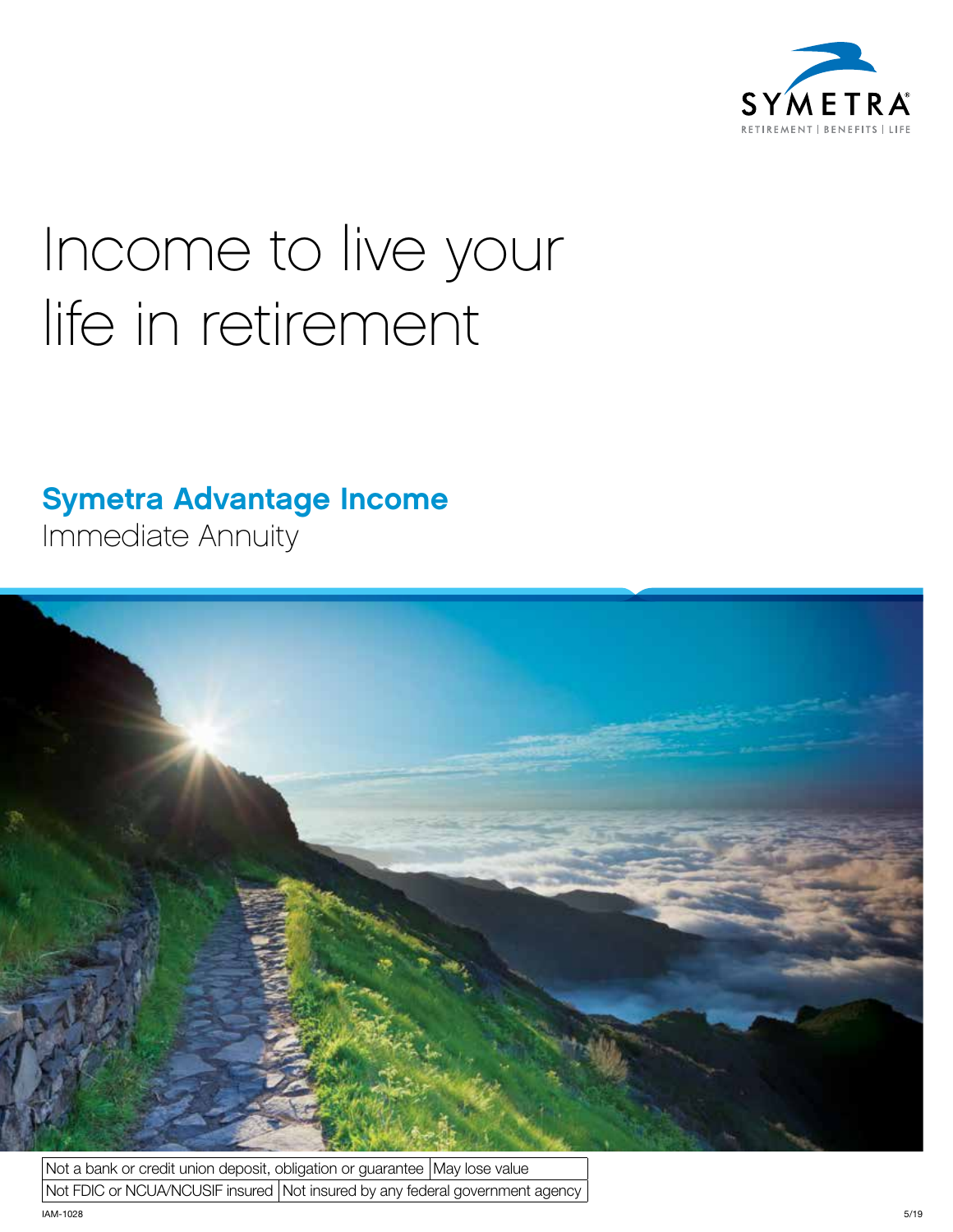## Close your eyes and dream

What does your life look like in retirement? Do you want to experience the world? Write a novel? Cultivate a garden bursting with color? Many dreams take money to become a reality. While you are working, you generally know where that money will come from.

The good news is your "paycheck" doesn't have to end when you retire.

A single-premium immediate annuity (SPIA) can provide ongoing, stable and guaranteed income to supplement your other retirement income sources and help you live the life you dream about.

You've worked hard for your money. Now enjoy your retirement with an income solution that works hard for you.

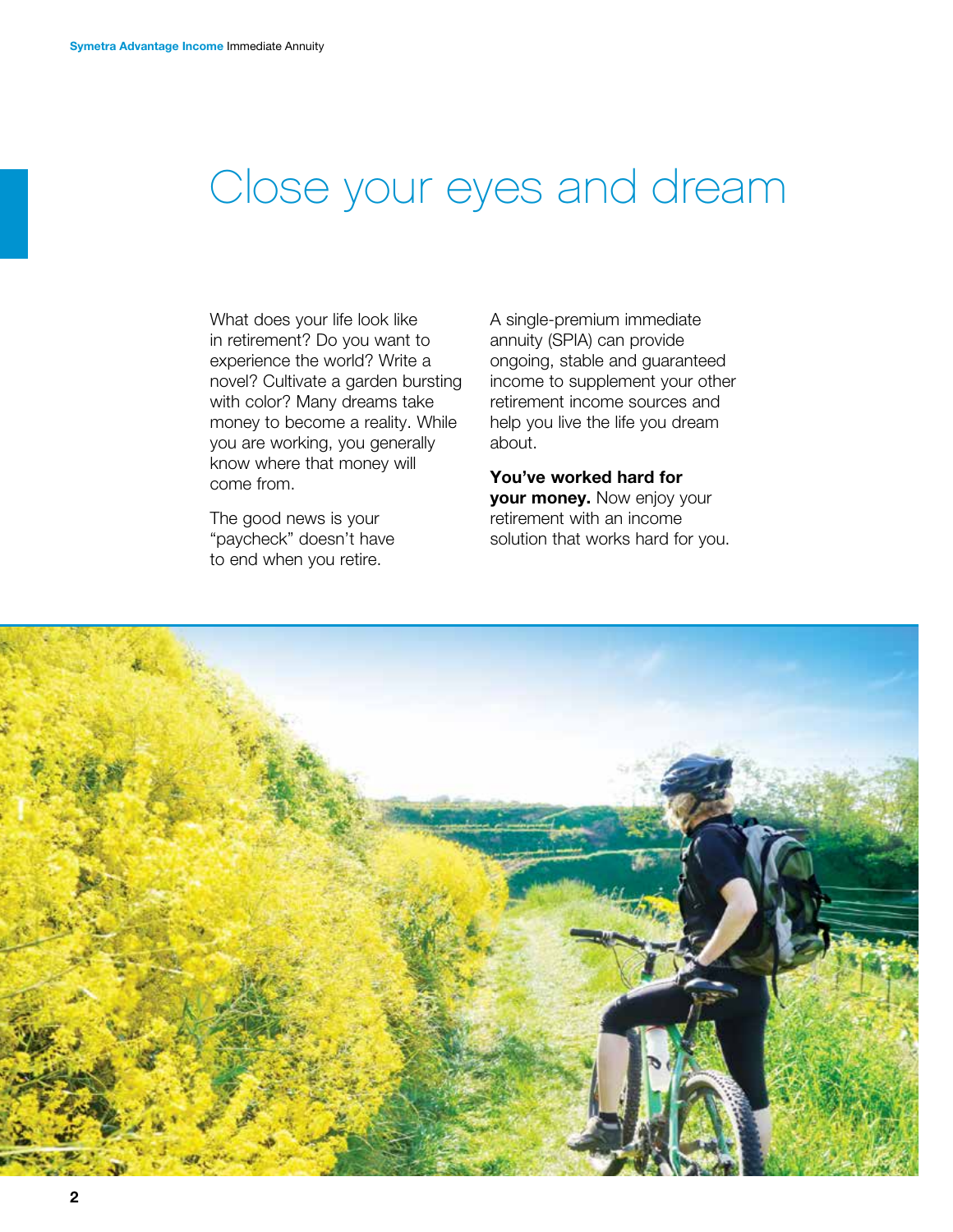## What is a single-premium immediate annuity?

A SPIA is a contract between you and a life insurance company. In exchange for your purchase payment, the insurance company provides a guaranteed income stream that lasts a specific period of time or the rest of your life.

#### Symetra Advantage Income Single-Premium Immediate Annuity

Symetra Life Insurance Company has pioneered innovative income products for more than 50 years. From addressing inflation risk to unexpected needs for cash, our income products are designed for today's realities.

Advantage Income offers a number of options and features to better suit your individual retirement income needs, including:

- $\geq$  Stable, guaranteed income.
- $\geq$  Annual payment increases.
- Access to cash for unexpected expenses.
- $\geq$  Tax advantages.
- $\blacktriangleright$  A variety of income options.

Let Advantage Income help you pay for your retirement dreams.

### Make sure your money will last.

Advantage Income can provide a steady income stream for your retirement.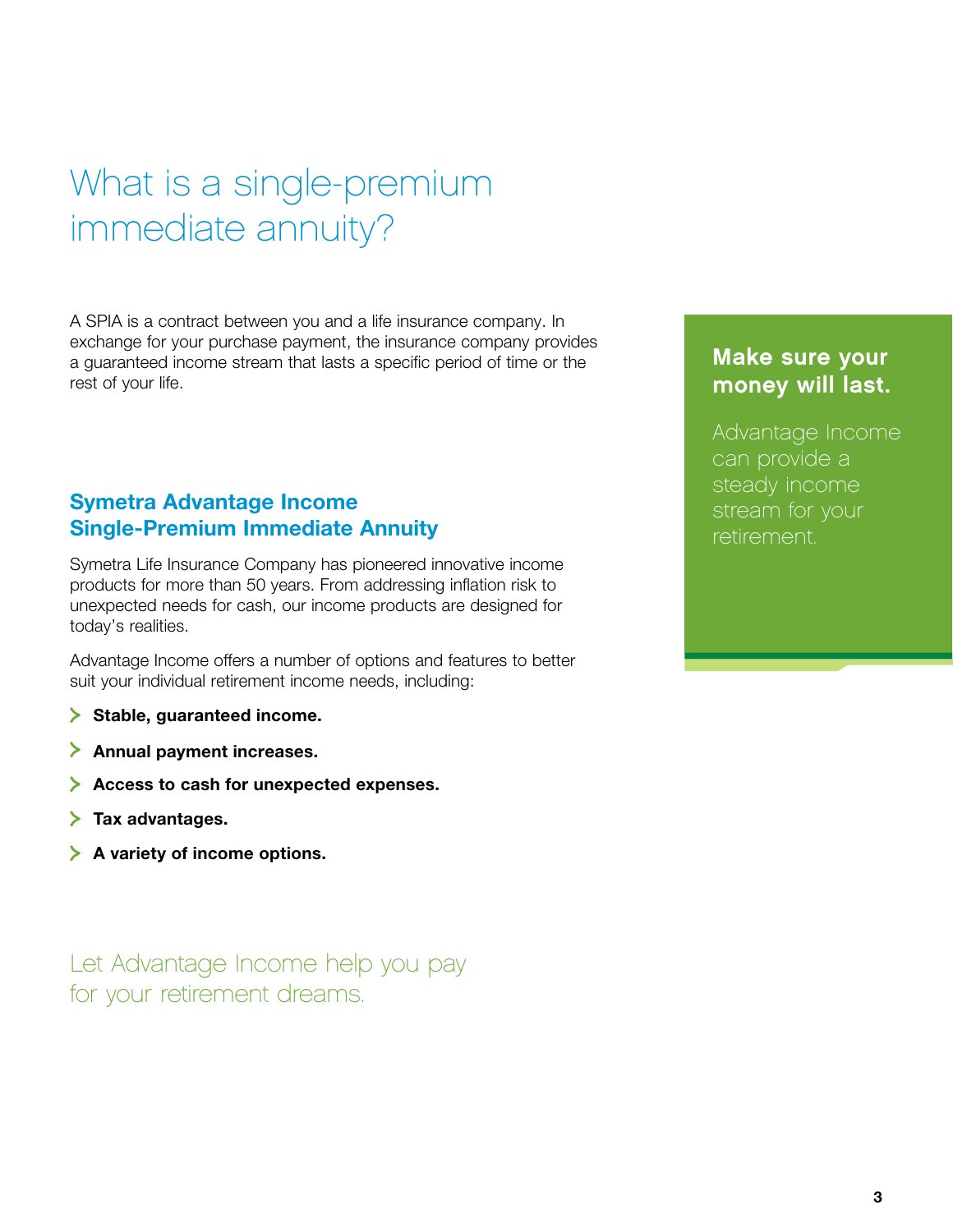### Features of Symetra Advantage Income

#### Stable, guaranteed income

#### Ongoing income at a frequency you choose.

Whatever your retirement dreams, you need a source of ongoing income. Advantage Income allows you to purchase a guaranteed income stream and schedule the frequency of your payments. This income can help fund your basic expenses and give you more freedom to pursue your interests.

#### Where will your retirement income come from?

| <b>Dependable</b>             | <b>Exhaustible</b> |
|-------------------------------|--------------------|
| Social Security               | 401(k)             |
| Employer-sponsored<br>pension | <b>IRAs</b>        |
| <b>SPIA</b>                   | Personal savings   |

In retirement, you need income that isn't subject to changing economic pressures, market fluctuations or interest rate risk. Adding a SPIA to your dependable income sources can help ensure you have enough money to adequately fund your retirement lifestyle.

#### Annual payment increase

#### Help your income keep pace with rising costs.

It's possible you could live 20–30 years in retirement. However, the longer you live, the more inflation could erode the value of your income over time.

#### What did they cost in 1989?<sup>1</sup>

|                                    | 1989   | 2019   | % Change |
|------------------------------------|--------|--------|----------|
| Eggs,<br>one dozen                 | \$0.94 | \$1.55 | 65.1%    |
| <b>Thermal</b><br>gas<br>utilities | \$0.59 | \$1.08 | 84.3%    |

In fact, if you had a monthly income of \$2,500 in 1989, you would need a monthly income of \$5,196.37 to purchase the same goods and services today.<sup>2</sup>

To help protect your spending power, Advantage Income gives you the option—at purchase—to increase your payments annually to better keep up with rising costs. You can elect to increase your payments from as little as .10% to as much as 6.5% per year.

#### How has the world changed? A look at 1989:3

- President Ronald Reagan delivers his farewell address after eight years in office.
- The Dalai Lama wins the Nobel Peace Prize.
- The first commercial dial-up Internet connection is made.
- The fall of the Berlin Wall.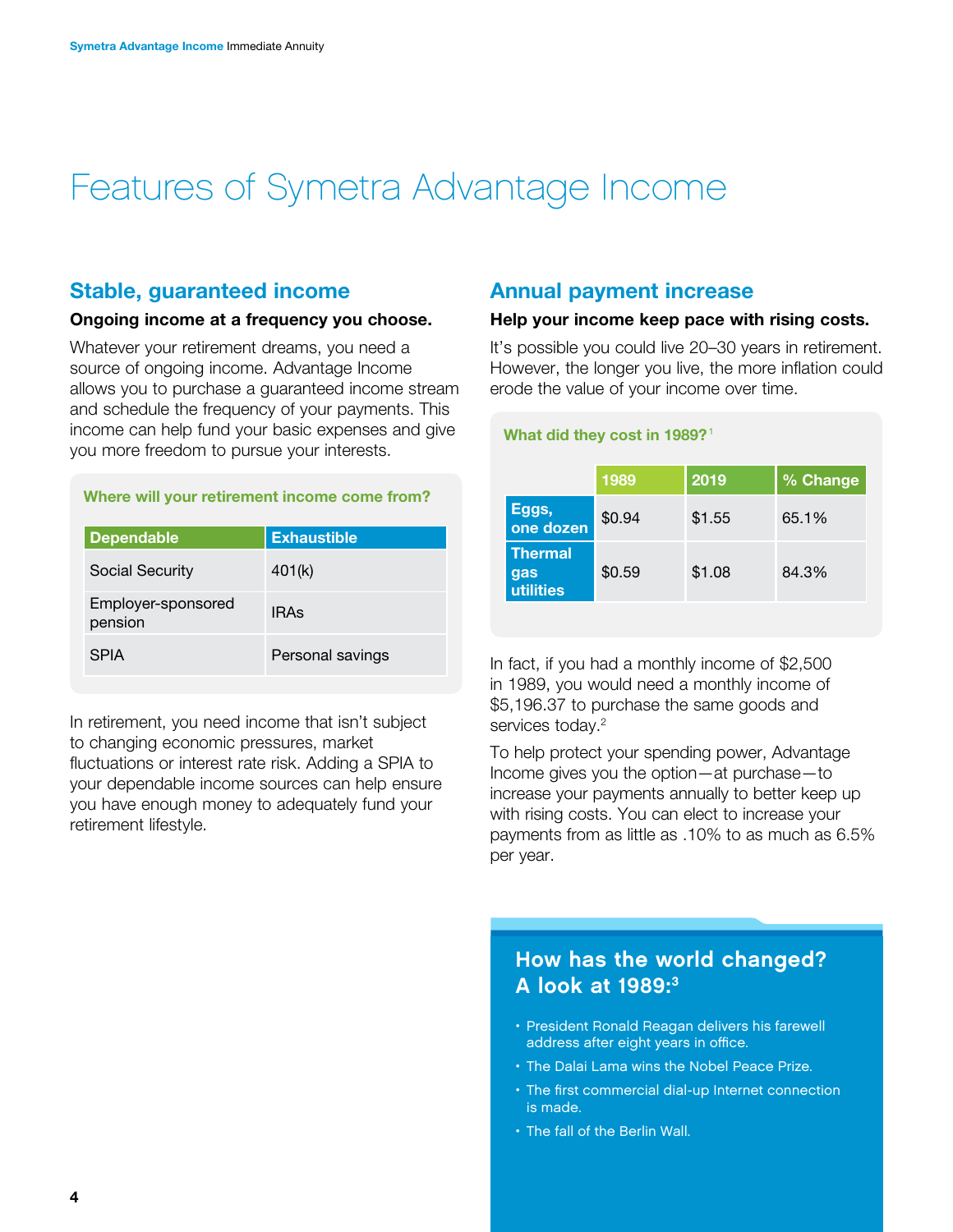#### Cash if you need it

#### You can access cash for unexpected needs.

Advantage Income is intended for long-term income generation, but sometimes you need access to your money. Our Advance Access<sup>4</sup> feature provides access to your funds beyond the scheduled payments for unexpected events such as:

- Unplanned medical costs.
- Large home expenses.
- Changes in life circumstances.

At the end of the third contract year, you can access up to 30% of the present value of your remaining future annuity payments.<sup>5</sup> You can request funds as often as every 36 months, as long as the \$5,000 minimum amount is met. Remaining payments are reduced by the same percentage you elect to take as an Advance Access payment.

The Advance Access feature is available for all payout types including life-contingent. However, it is not available in New York, Oregon or Washington. For more information, please refer to the Advance Access brochure.

#### Tax advantages<sup>\*</sup>

#### It is possible to pay less in taxes.

When you use nonqualified (after-tax) money to purchase a SPIA, a significant portion of each payment you receive is considered a return of your purchase payment, so you are only taxed on the interest portion of each payment. The percentage of each payment that is considered a return of purchase payment is known as the "exclusion ratio," meaning it is excluded from income taxation.

| Here's an example <sup>6</sup> |                           |                          |                                  |  |
|--------------------------------|---------------------------|--------------------------|----------------------------------|--|
| <b>Monthly</b><br>payment      | <b>Exclusion</b><br>ratio | <b>Taxable</b><br>amount | <b>Tax-free</b><br><i>income</i> |  |
| \$2,500                        | $82.0\%$                  | \$450.00                 | \$2,050.00                       |  |

And, because your marginal income tax rate may decrease as you get older, you could find yourself in a lower tax bracket down the road—potentially saving you even more.

#### What does the future hold?

Advantage Income can help reduce some future uncertainty by offering an optional annual payment increase and access to<br>cash if you need it.

\* The information provided above is not intended as tax or legal advice. Please consult your attorney or tax advisor on such matters.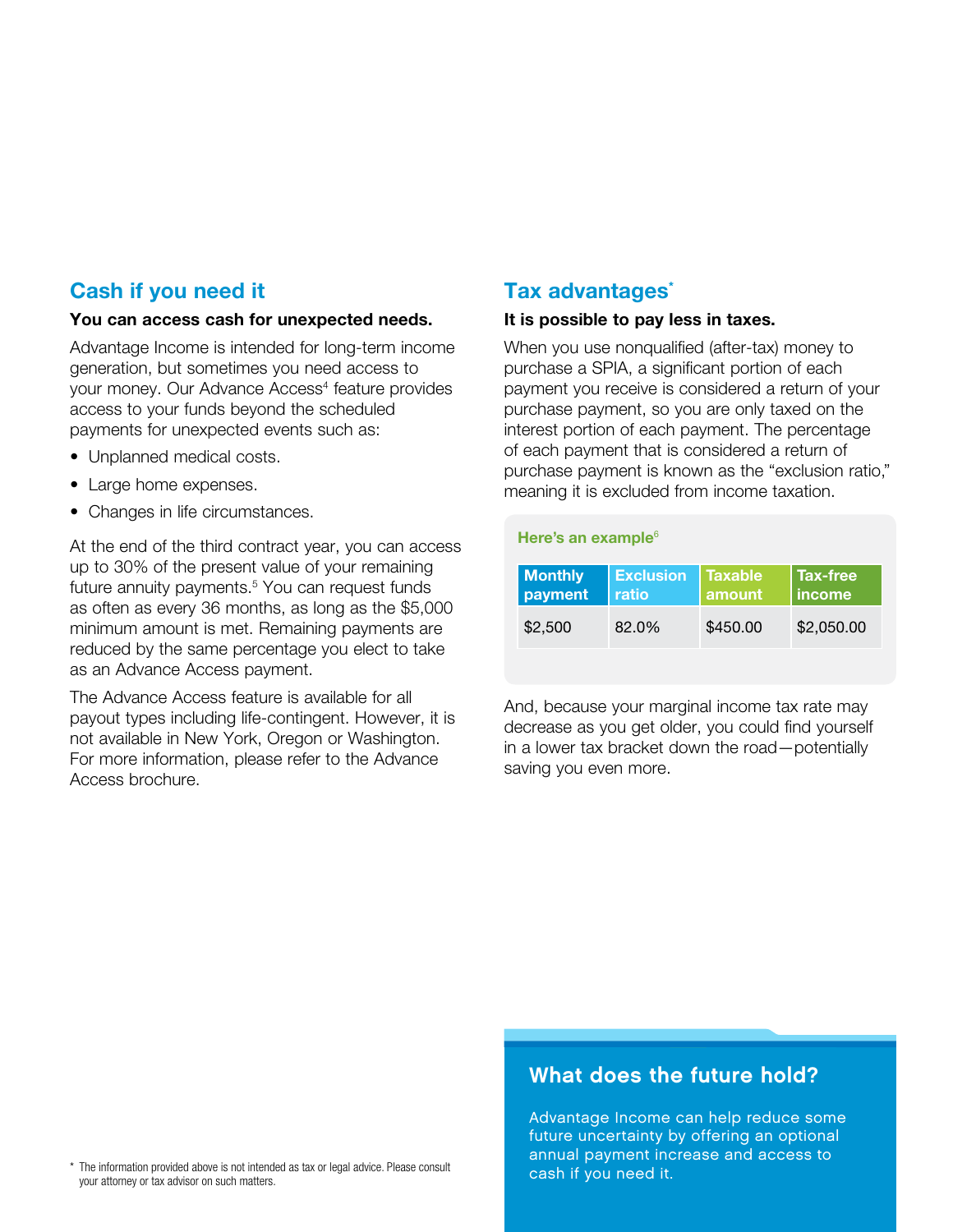### Who might be interested?

Consider the income needs of the following hypothetical customers. Each is near retirement but has very different income needs.



### Customer A Customer B Customer C

#### Confident, prepared

#### **Situation**

This couple is facing an immediate retirement decision. Both are ready to retire now, but only the older partner has reached full Social Security retirement age. They have a solid nest egg, and both have IRAs. They need a solution to bridge the income gap created by the younger partner's retirement before full retirement age.

#### Potential solution

Advantage Income Immediate Annuity with period certain payments covering the years between the younger partner's retirement date and full retirement age.



#### **Situation**

Recently widowed, this older female has received a life insurance payout. She wants to maintain her lifestyle, but she has not handled finances in the past and has no real plan. She is mainly interested in paying off the mortgage on her home, but she's also worried about running out of money.

#### Potential solution

Advantage Income Immediate Annuity with a single-life, period certain payout option could provide peace of mind by using this income payment to pay her mortgage, and she can still receive lifetime income to keep from outliving her savings.

Each situation is different, but many of their concerns can be addressed with a customized income annuity solution. Their financial professional or insurance producers can help select the payment options that best fit their individual needs.



#### Unsure, seeks security **Realistic, needs a plan**

#### **Situation**

This middle-income single father believes his nest egg may be inadequate. Outside of his employer's retirement plan, he has limited retirement savings. He will rely on Social Security and a defined benefit plan for much of his retirement income, both of which offer minimal, if any, inflation protection. He wants to feel confident that he can meet his future income needs and leave something behind for his kids if anything were to happen to him.

#### Potential solution

Advantage Income Immediate Annuity with a single-life, installment refund payout option and he elects the annual payment increase option to help meet his retirement income needs and keep pace with inflation. If he dies, his loved ones will receive regular income payments up to the amount of his original purchase payment.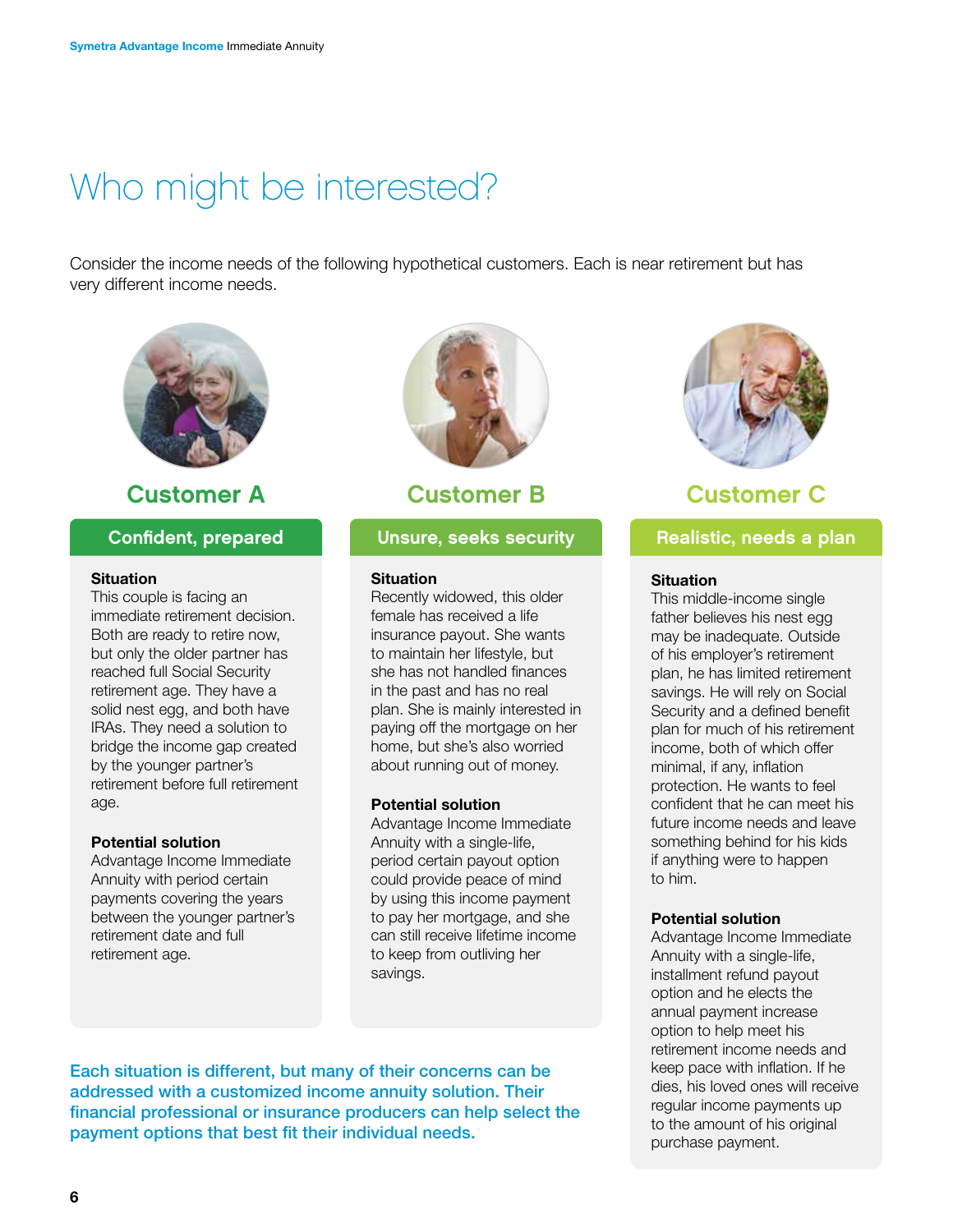#### A variety of payment options

#### Schedule payments to help meet your needs.

You can schedule your Advantage Income payments to arrive monthly, quarterly, semiannually or annually, as best fits your needs. You can also determine how long you want income payments to continue—for a period of time or for the rest of your life.

| <b>What you need</b>                                                                                                                                                                                        | <b>Why you might</b><br>need it                                                          | <b>Payout option</b>                             | <b>What it does</b>                                                                                                                                                                                |
|-------------------------------------------------------------------------------------------------------------------------------------------------------------------------------------------------------------|------------------------------------------------------------------------------------------|--------------------------------------------------|----------------------------------------------------------------------------------------------------------------------------------------------------------------------------------------------------|
| You want income that<br>continues only for a<br>certain period of time,<br>then stops.                                                                                                                      | • Delay the<br>start of Social<br>Security<br>benefits.<br>• Pay off a car<br>loan.      | <b>Period Certain</b>                            | You receive payments for a certain period of time,<br>then they stop. If you die before the certain period<br>ends, your beneficiary will receive the remaining<br>payments.                       |
| You want income that<br>continues as long as<br>you live.                                                                                                                                                   | • Make sure you<br>don't outlive<br>your savings.                                        | <b>Life Only</b>                                 | You receive payments for life. Payments stop when<br>you die.                                                                                                                                      |
| You want income that<br>continues as long as<br>you live - or for a period<br>of time-whichever is<br>longer.                                                                                               | • Continue with<br>payments<br>to pay off a<br>mortgage.                                 | Life with<br><b>Period Certain</b>               | You receive payments for life or a certain period<br>of time, whichever is longer. If you die before the<br>certain period ends, your beneficiary will receive the<br>remaining payments.          |
| You want income to<br>continue through your<br>lifetime, but you want<br>any of your original<br>money remaining at your<br>death to be paid to your<br>beneficiaries in the form<br>of ongoing payments.   | • Continue<br>payments<br>to cover the<br>ongoing medical<br>expenses of a<br>loved one. | Life with<br><b>Installment</b><br><b>Refund</b> | You receive payments for life. When you die,<br>your beneficiary receives payments at the same<br>frequency until the sum of all payments equals<br>your purchase payment.                         |
| You want income to<br>continue through your<br>lifetime, but you want<br>any of your original<br>money remaining at your<br>death to be paid to your<br>beneficiaries in the form<br>of a lump sum of cash. | • Cash payment<br>to help with<br>final expenses.                                        | Life with<br><b>Cash Refund</b>                  | You receive payments for life. When you die, your<br>beneficiary receives a lump sum equal to the<br>difference between the sum of payments already<br>made and your unrecovered purchase payment. |

#### What is a Joint and Survivor benefit?

With any of the payment options that include a lifetime payment, you can elect to add a second life to the payment guarantees.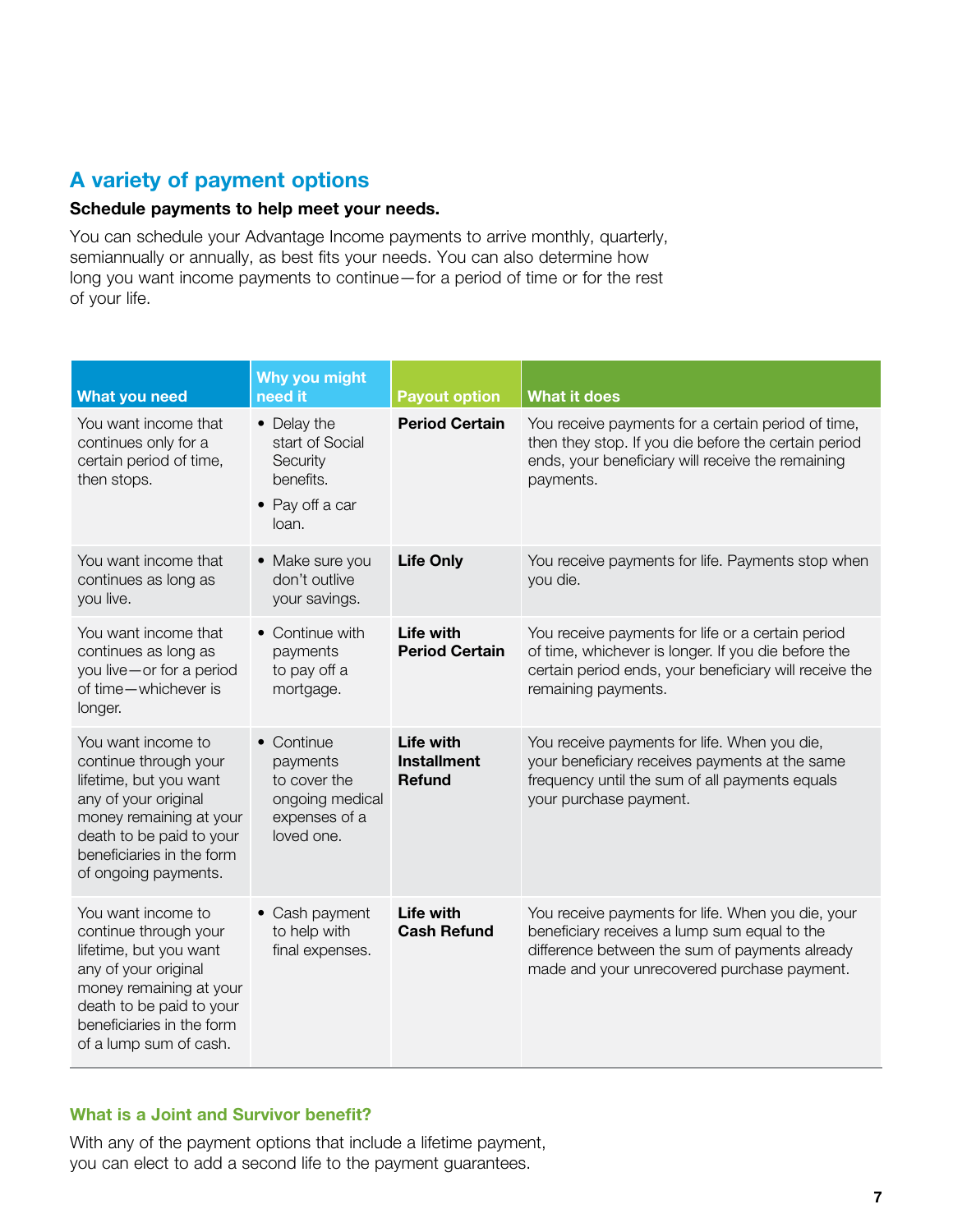## Payout options

### Hypothetical examples for Single annuitant

#### Period Certain

You, the annuitant, receive payments for a certain period of time, then they stop. If you die before the certain period ends, your beneficiary will receive the remaining payments. The example shows a 25-year option.



#### Single Life Only

You receive payments for life. Payments stop after you die.



#### Single Life with Period Certain

You receive payments for life or a certain period of time, whichever is longer. If you die before the certain period ends, your beneficiary will receive the remaining payments. These examples show a single life with 25-year period certain.

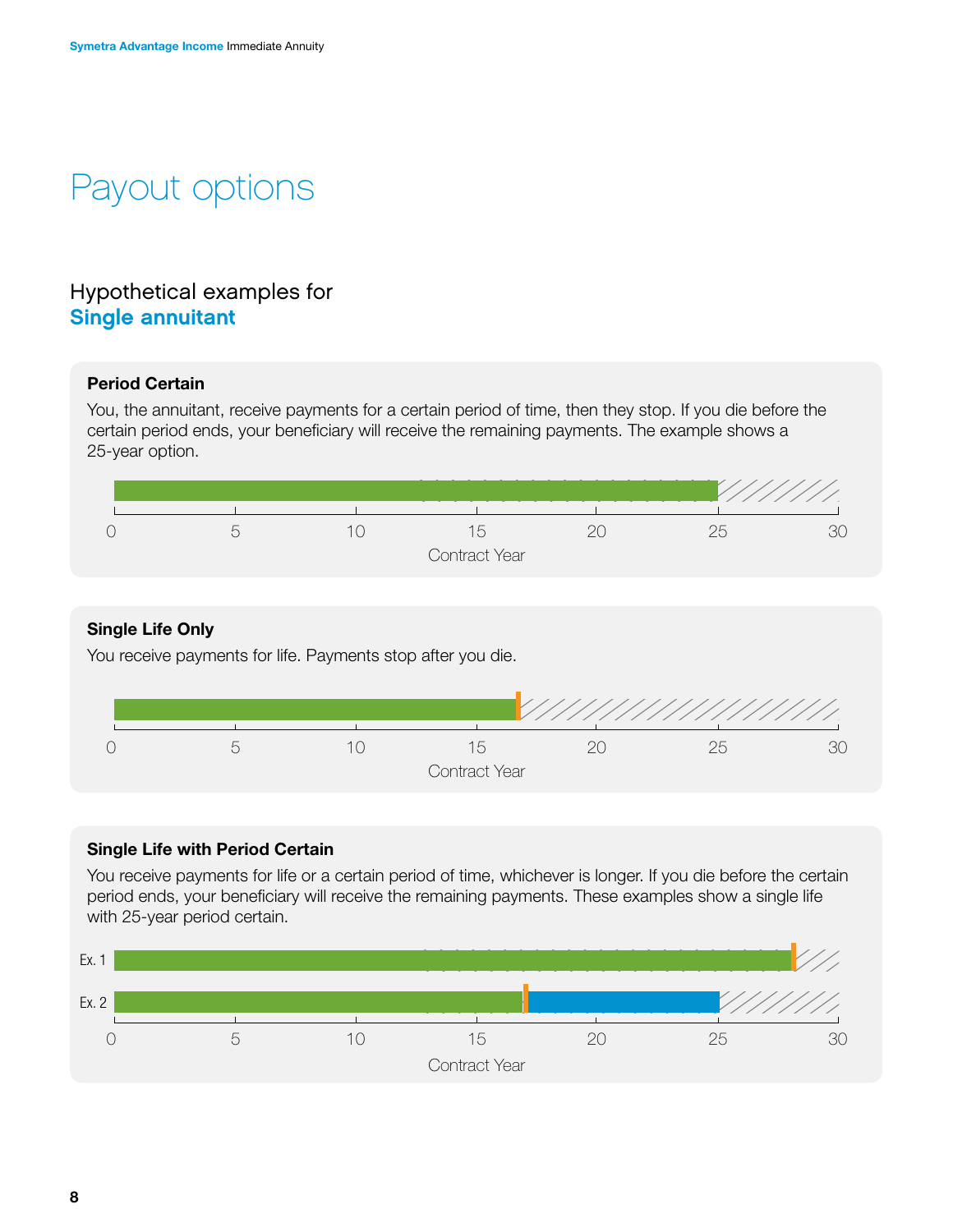#### Single Life with Installment Refund

You receive payments for life. After you die, your beneficiary receives payments at the same frequency until the sum of all payments equals your purchase payment. These examples show \$100,000 purchase payment amounts.



#### Single Life with Cash Refund

You receive payments for life. After you die, your beneficiary receives a lump sum equal to the difference between the sum of payments already made and your unrecovered purchase payment. These examples show \$100,000 purchase payment amounts.





#### Guaranteed income for annuitant

Guaranteed annuity payments continue to beneficiary

Income payments stop

Death of annuitant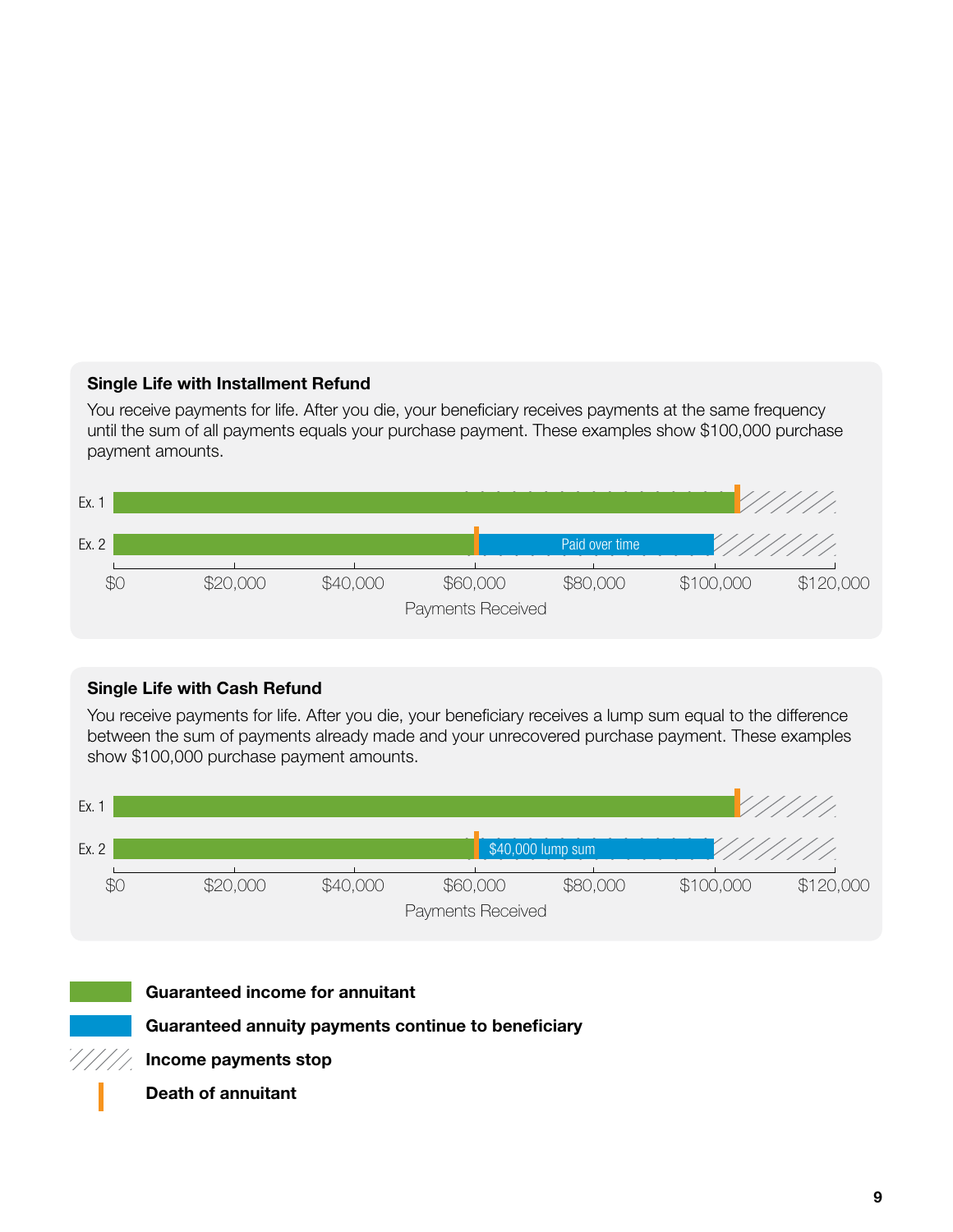## Payout options

#### Hypothetical examples for Joint annuitant

#### Period Certain

You and your joint annuitant receive payments for a certain period of time, then they stop. If you both die before the certain period ends, your beneficiary will receive the remaining payments. The example shows a 25-year option.



#### Joint and Survivor Life Only

You and your joint annuitant receive payments for life. When one of you dies, payments continue to the surviving annuitant at the survivorship percentage. Payments stop after you both die. The example shows a 50% survivorship option.



#### Joint and Survivor Life with Period Certain

You receive payments for a certain period of time, your lifetime or your joint annuitant's lifetime, whichever is longer. If you and your joint annuitant die before the certain period ends, your beneficiary receives the remaining payments. These examples show a joint life with 25-year period certain.

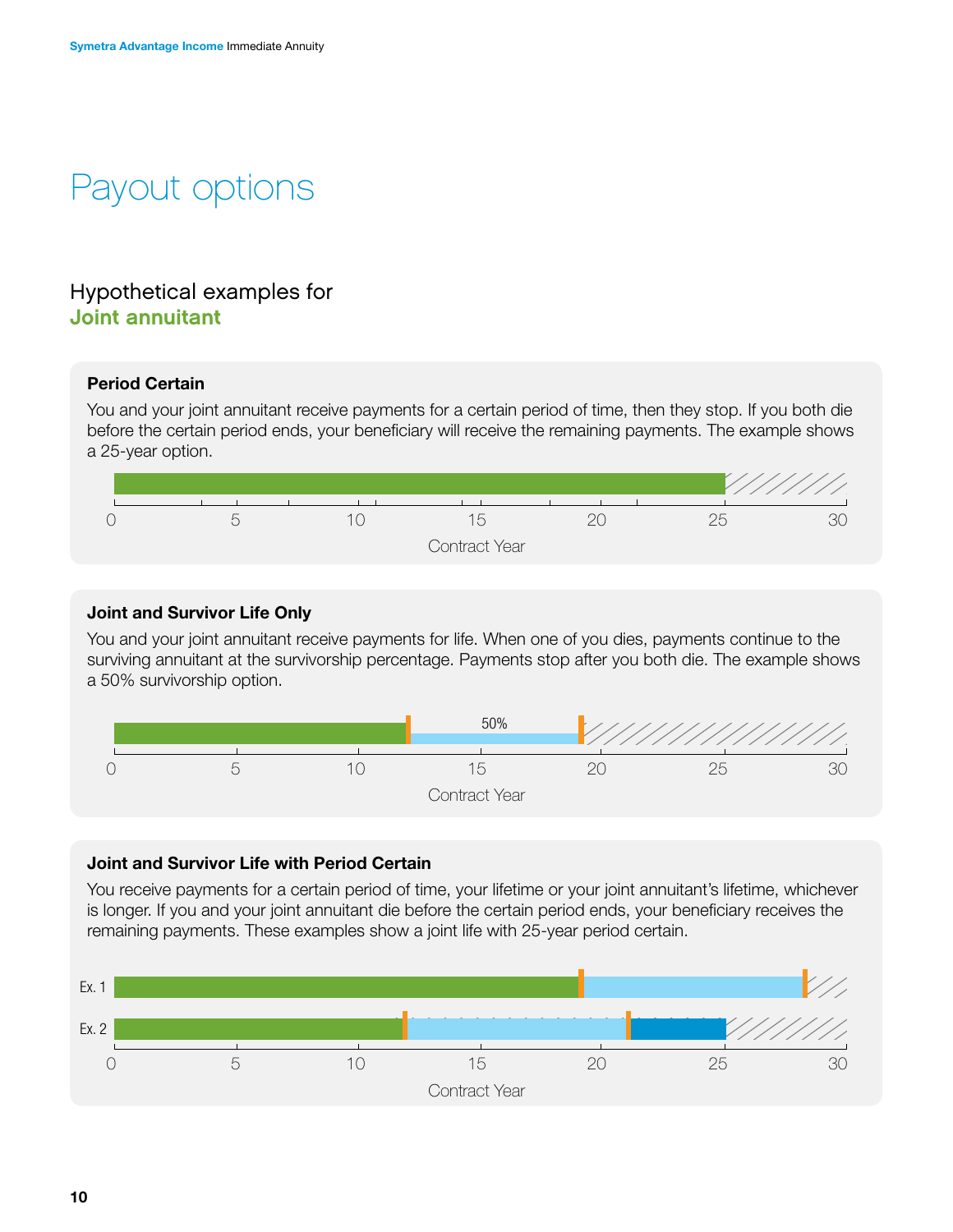#### Joint and Survivor Life with Installment Refund

You and your joint annuitant receive payments for life. After you both die, your beneficiary receives payments at the same frequency until the sum of all payments equals your purchase payment. These examples show \$100,000 purchase payment amounts.



#### Joint and Survivor with Cash Refund

You and your joint annuitant receive payments for life. After you both die, your beneficiary receives a lump sum equal to the difference between the sum of payments already made and your unrecovered purchase payment. These examples show \$100,000 purchase payment amounts.